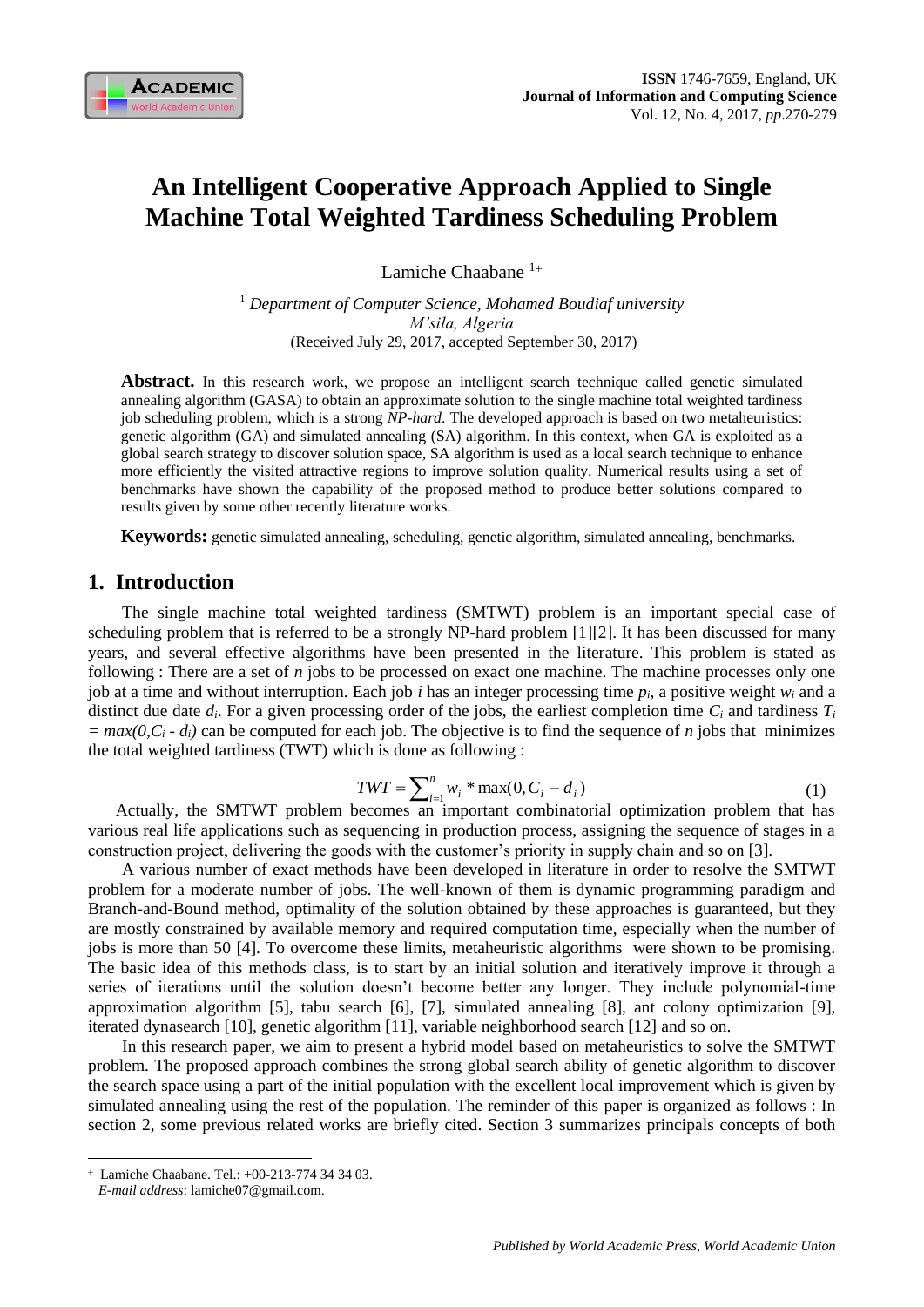GA and SA algorithms. Section 4 outlines the proposed GASA algorithm and its components for the SMTWT problem. In section 5, we present the obtained simulation results. Finally, conclusion and perspectives of our work are given in section 6.

# **2. Related Works**

A brief review of some related works which are used to solve SMTWTP is presented in this section. In Ref. [4], the authors demonstrated that exact methods such as Dynamic Programming and Branch-and-Bound are inconsistently solve problems with more than 50 jobs. Potts and van Wassenhove [13] compared four dispatching rules: weighted shortest processing time (WSPT), earliest due date (EDD), modified cost over time (MCOVERT) and apparent urgency (AU). They found that AU performs best and WSPT is greatly inferior. Alidaee and Ramakrishnan [14] tested the COVERT-AU class of dispatching rules for problems of up to 200 jobs. As a result of their study, dispatch rules give a quick sequencing method, but have poor solution quality.

Crauwels et al. [15] proposed a single and multi-start versions of simulated annealing, tabu search (TS) and genetic algorithm implementations for the SMTWTP problem. The authors showed that an acceptable results are produced by simulated annealing and tabu search dominates the other methods. An iterated dynasearch algorithm, which is a local search technique that uses dynamic programming to generate the best moves, is introduced in [10]. An excellent solutions are also obtained in a short time by a natural permutation encoded GA and its multistart version using problems with 40 and 50 jobs [16].

A particle swarm optimization (PSO) algorithm to solve the single machine total weighted tardiness problem is proposed in [17]. Experimental results show that the PSO algorithm is able to find the optimal and best-known solutions on all instances of widely used benchmarks from the OR libary. An heuristic search applied to the SMTWTP is discussed in [18]. In Ref. [19], the authors developed a variable structure learning automata to solve SMTWT problem. Recently, the authors in [20] proposed a new genetic algorithm to produce a best approximate solutions for SMTWT problem. The developed procedure provided a good results compared to some existing dispatching rules.

# **3. Preliminaries**

### **3.1. Genetic Algorithm Overview**

The basic principles of GAs were introduced by Holland in 1975 [21]. GA is an intelligent random search technique which have been successfully applied to find optimal solutions of many complex problems [22]. A genetic algorithm starts with a population of potential solutions and iteratively replaces the current population by a new population. It is based on a suitable encoding for the problem and a fitness function that is used to measure each solution quality. At each generation, a selection operator is applied to choose the parents and recombines them using a crossover operator to produce offsprings that are submitted to a mutation operator in order to perturb them locally. This will continue for many generations until the termination condition is met.

#### **3.2 Simulated Annealing Overview**

Simulated annealing was first introduced by Kirkpatrick et al. [23]. It is a stochastic method that is used to find approximate solutions to very large combinatorial problems. The annealing algorithm begins with an initial feasible configuration and proceeds to generate a neighboring solution by perturbing the current solution. If the cost of the new solution is less than that of the current solution, the new solution is accepted; otherwise, it is accepted or rejected with probability  $p = e^{AC/T}$ . The probability of accepting solutions depending of the temperature (T), and the difference in cost between the new solution and the current solution  $(-\Delta C)$ . Typically, SA starts with a large value of T, which means that an inferior solution has a high probability of being accepted and the algorithm works as a random search to find a promising region in the solution space. As the optimization process progresses, the temperature decreases and there is a lower probability of accepting an inferior solution. The process is repeated until the stopping criterion is reached.

# **4. Materials and Methods**

The mean advantage of GA is its capability to discover solution space globally according to the crossover and mutation operators, but it suffers from premature convergence and it can not escape from local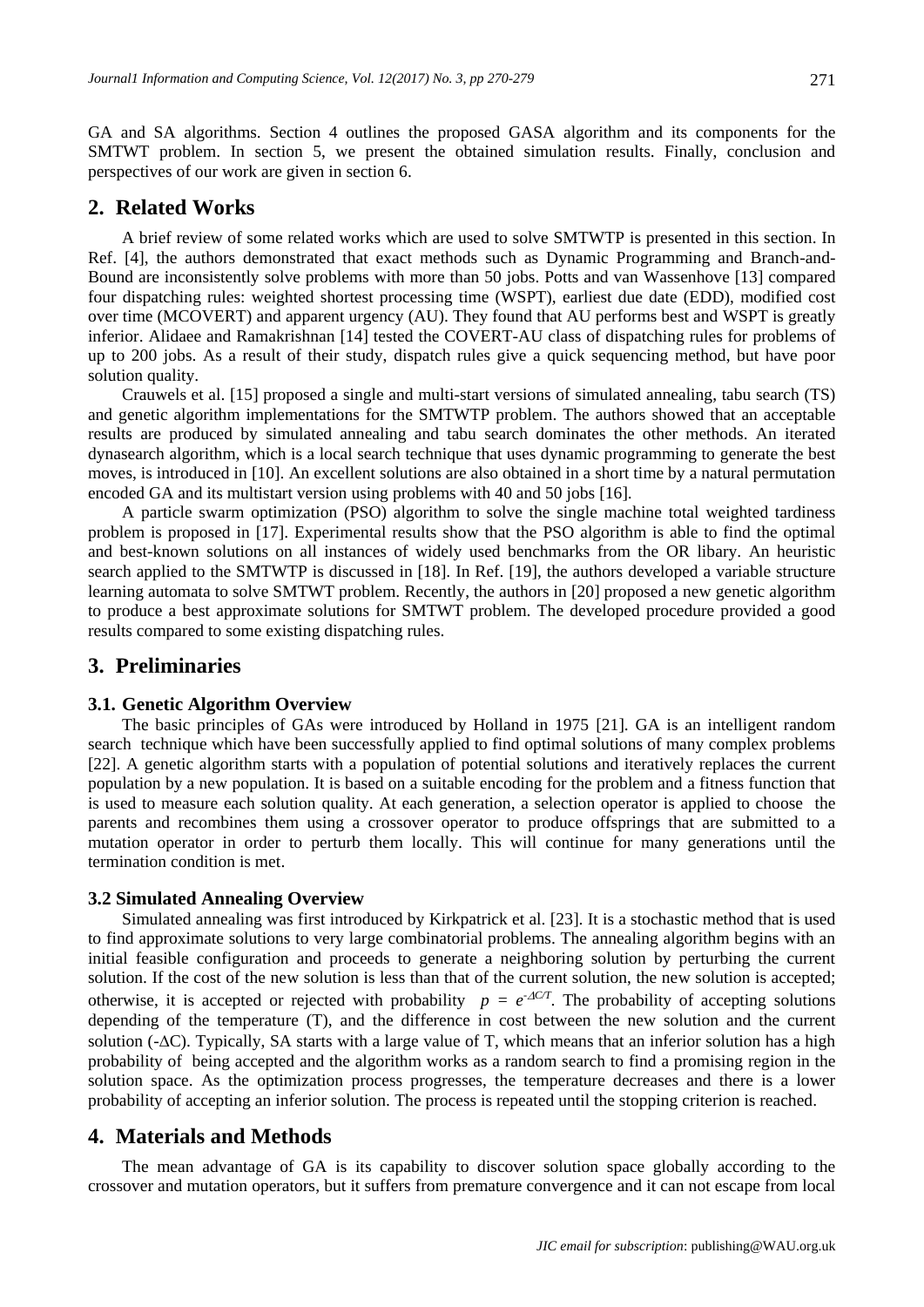optimum. In other hand, SA algorithm accepts a worse solution and it has the ability of escaping from local optimal solution which allows to visit another promising regions until solving overall optimal solution. The new developed hybrid model called GASA consists in a strong cooperation of GA and SA, it takes advantages of the diversification strategy assured by GA and the local improvement allowed by SA technique.

In our SMTWT problem, the main idea of this cooperation consists of creating randomly two equitably size populations from the whole basic initial population, these ones called respectively: *GA-population* and *SA-population*. When the first half is treated by GA algorithm to guide global search, the second part is exploited using SA algorithm to obtain local best solution for each chromosome.



Fig. 1: Folowchart of the proposed algorithm.

The temperature T is updated after the combined population is constructed. The general flowchart of the proposed approach is presented in Fig. 1.

## **4.1 GA components for SMTWT problem**

## **4.1.1 Chromosome representation**

For the single machine total weighted tardiness problem, each chromosome has *n* genes and each gene of the chromosome has an allele value chosen randomly from the set {1, 2, . . . , *n*}, where *n* is the number of the jobs to be scheduled. Hence a chromosome is represented as a vector of feasible processing order of *n*  jobs which represent a scheduling solution.

## **4.1.2 Fitness function**

The fitness computation process consists of two phases. In the first phase, the total weighted tardiness is calculated for each chromosome in the population. After that, all chromosomes are ordered according to the decreasing values of  $1/\sum w_i T_i$  and individuals whose are high values of  $1/\sum w_i T_i$  are retained in the next generation.

## **4.1.3 Population initialization**

Initial population is an important element for all evolutionary algorithms such as GAs. Therefore, using a better technique to create the initial population would not only improve the average performance of genetic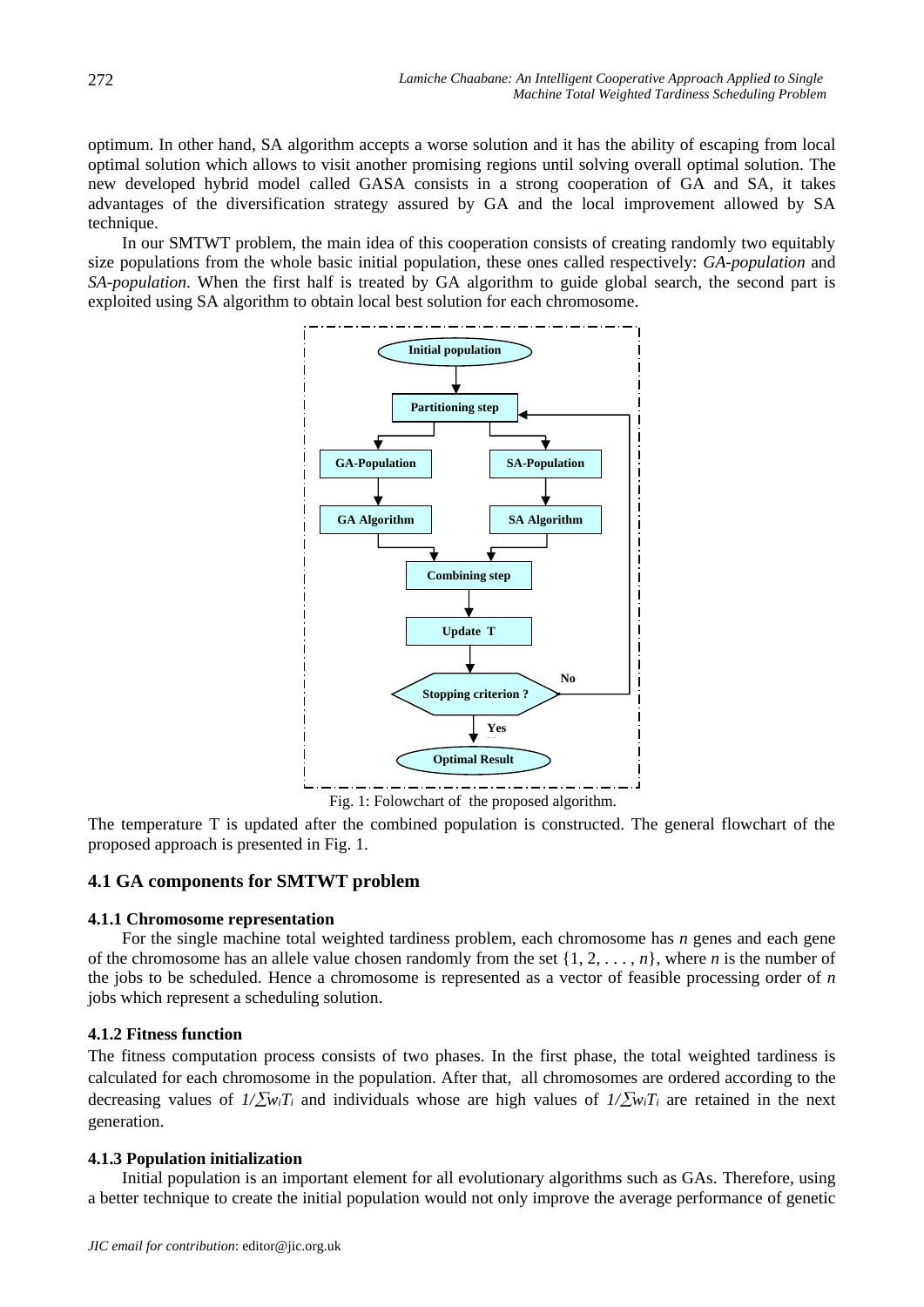algorithm, but also to reduce computation time dramatically. In this study, the initial population is composed of a certain number denoted as P of chromosomes which are generated randomly and corresponds of feasible solutions, after that, the mixed dispatch rule MDR [24] is applied to each chromosome in order to improve its quality.

### **4.1.4 Selection scheme**

Selection scheme plays an essential role in improving the average quality of the population by passing better chromosomes to the genetic operators in order to construct the next generation. Here, the scheme of roulette wheel is chosen according to its simplicity and its effectiveness. In this way, the values given a better fit have higher probability to produce a child chromosomes.

#### **4.1.5 Crossover operator**

Crossover is the first basic genetic operator for GAs. This operator processes the current solutions in order to find better ones by the selection of genes from parent chromosomes and the creation of a new offspring. In this work, we retain the one cut-point crossover strategy. The proposed one-point-cut method to generate the offspring is described as follows :

Choose randomly two parents and one position to cut parents, the first child is generated using the inferior part of parent1 and it is completed by the other genes of parent2 in which the order of added genes is respected. The same way is used to generate child2 and the proposed scheme is illustrated in Fig. 2 bellow :



Fig. 2: Scheme of crossover operator.

We can indicate here, that this scheme is simple and generate feasible solutions for our SMTWT problem.

#### **4.1.6 Mutation operator**

The principal role of the mutation operator is to provide a diversity in a population and helps GA to keep away from local optima. For that, it alters one or more genes with a probability equal to the mutation rate. The mutation procedure used in this work can be summarized as follows :

Choose randomly one gene and one position in the chromosome to mute. After that, insert this gene in the selected position. This technique is showed in Fig. 3 bellow:



Fig. 3: Scheme of mutation operator.

#### **4.1.7 Replacement**

This step is very important to construct the next generation for the genetic algorithm. The replacement strategy used here consists of the selection of the best chromosomes of the current population and their offspring. They will form a new population to survive into the next generation.

#### **4.1.8 Termination Criteria**

The last element necessary for genetic algorithm is termination criteria. In our study, the search process can be stopped when certain number of iterations *Itmax* is completed.

The pseudo-code of our genetic algorithm can be summarized as follows :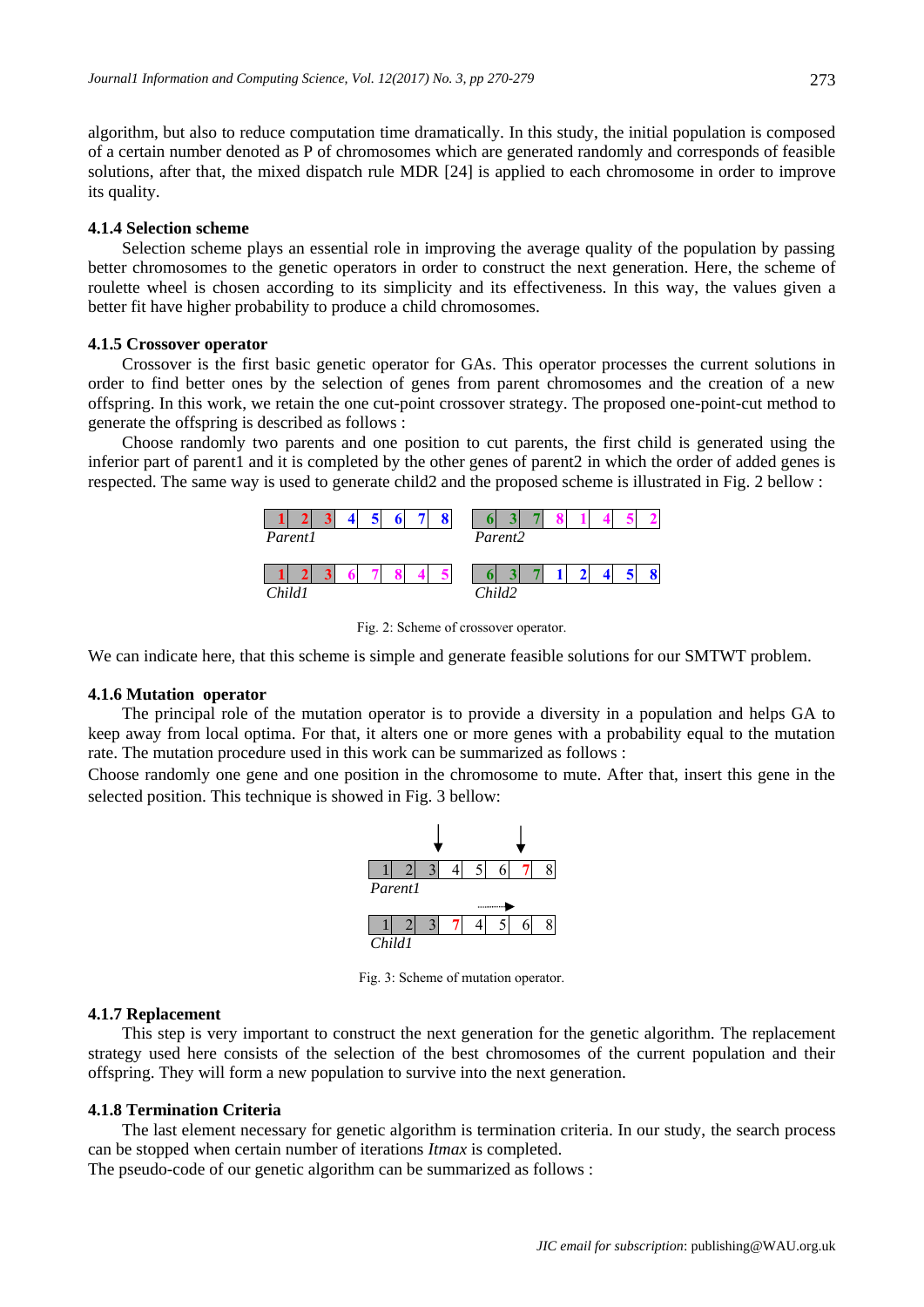#### **Pseudo-code of GA Algorithm**

```
 Initialize Psize, Pcross , Pmut, Itmax
   Set u = 0 Generate Psize sequences randomly
    Apply MDR rule for each chromosome
    Repeat
    I=0
  \mu = 0While (\mu < \frac{1 \text{ size}}{n})2
           (\mu < \frac{P_{size}}{P}) do
      Select two parents sing selection scheme,
     Apply crossover operator to generate two childs using 
     Pcross probability value
     Muted the obtained Childs according to the Pmut probability
   \mu = \mu + 1 End While
     Evaluate all chromosomes (2Psize, parents and childs) using the fitness function
     Arranged parents and childs in decreasing order using their fitness function
     Save the best Psize chromosomes in Bestpop and remove the rest set of chromosomes
```
Replace *Psize* with *Bestpop*

 $i=i+1$ **Until** *i=Itmax*

## **4.2 SA components for SMTWT problem**

#### **4.2.1 Cost Function**

Each scheduling problem has its own cost function to evaluate input sequence. A cost function should be explicitly defined as a measure the quality of each sequence of jobs. In our study, a cost function used is the total weighted tardiness (*TWT*) of the *n* jobs in the considered sequence.

## **4.2.2 Initial Solution**

The generation of an initial solution is an important step towards getting a final improved solution. In our developed method, the initial solution is constructed using the same strategy which is described in section 4.1.3 cited above.

#### **4.2.3 Neighborhood Generation Strategy**

Basically, all the move sets are related to change the jobs position in the sequences to generate a new solution. In this study, we choose to apply the interchange neighborhood strategy. This mechanism consists of all permutations that can be obtained by swapping two elements at the *i*th and *j*th position ( $i\neq j$ ) regardless of their adjacency. The size of this neighborhood is n.(n−1)/2.

## **4.2.4 Cooling Schedule**

The cooling schedule of the simulated annealing algorithm consists of three essential components: initial temperature, final temperature and the temperature decrement scheme. The initial temperature must be hot enough to allow a move to almost any neighbourhood state. For the final temperature, it is usual to let the temperature decrease until it reaches zero. However, this can make the algorithm run for a lot longer. One way to decrement the temperature is the simplest geometric decrement rule which is defined by  $T_{k+1} =$  $\alpha$ .T<sub>k</sub>. This scheme decreases the temperature value by an  $\alpha$  factor, which does a range of 0.70  $\leq \alpha$  < 1.0. In our study, both constant α, initial temperature  $T_{initial}$  and final temperature  $T_{final}$  values are fixed experimentally.

The pseudo–code of our SA is given below :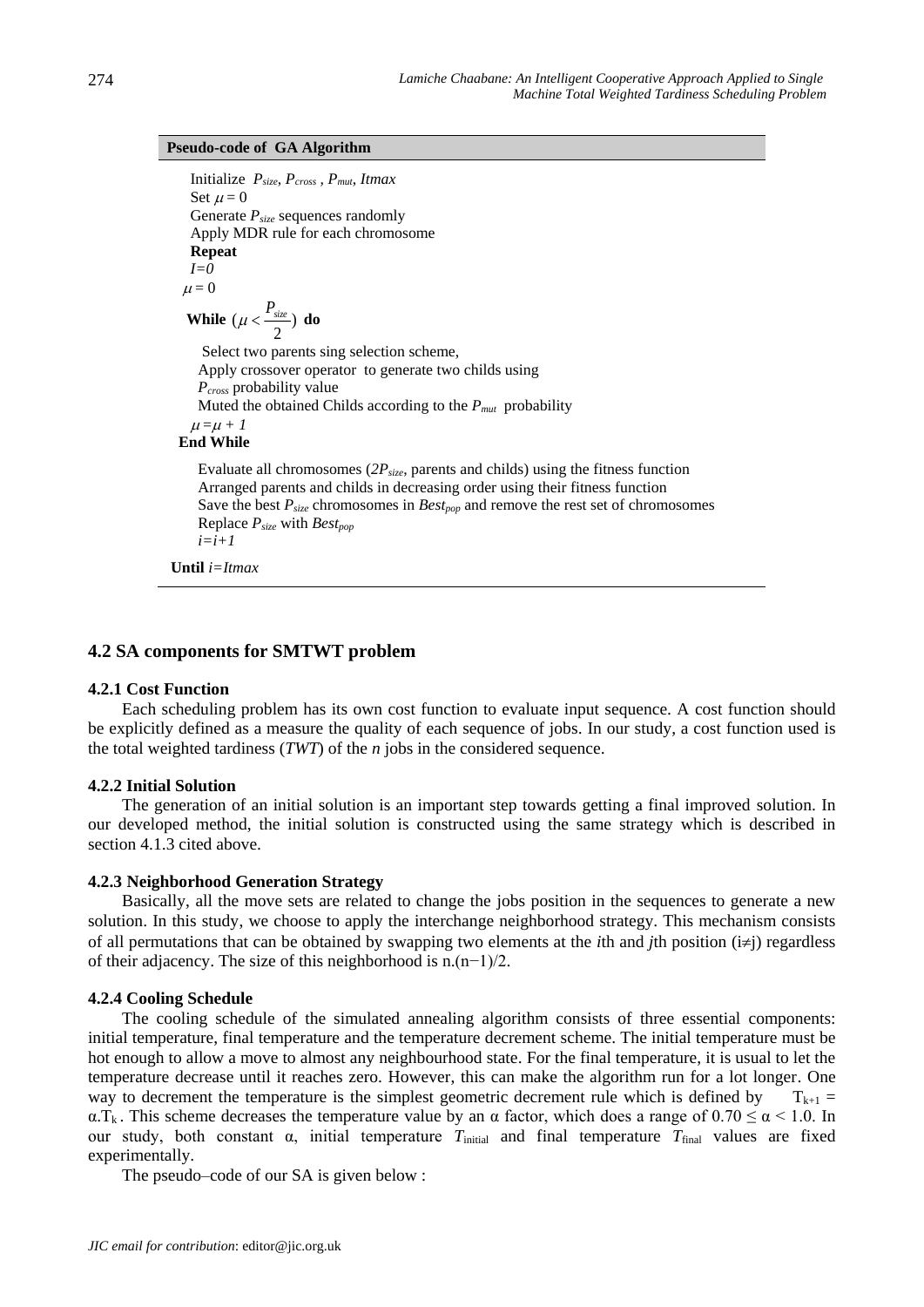#### **Pseudo-code of SA algorithm**

```
Initialize T_{initial}, T_{final} and \alpha Generate an initial solution Sinitial 
    Create Scurrent from initial solution Sinitial
    Calculate TWT of Scurrent
    Sbetter Scurrent
    TWTbetter TWT(Scurrent)
   T = T_{initial}Setting L_{cm}While (T > T_{final}) do
   n = 1While (L_{cm} > n) do
       Create Snew using interchange neighborhood strategy
       Calculate TWT of Snew
      difference ← (TWT(S<sub>new</sub>) - TWT(S<sub>current</sub>))
      If (difference \Leftarrow 0) then
         S_{\text{current}} = S_{\text{new}}If TWT(S_{new}) < TWT(S_{better}) then
           S_{\text{better}} = S_{\text{new}}TWT_{better} \leftarrow TWT(S_{new}) end if
      else
       Boltzmann probability = exp(−difference/T)
      If (Boltzmann probability) > random(0,1) then
         S_{\text{current}} = S_{\text{new}} end if
     end if
   n = n + 1 End while
   T = \alpha<sup>T</sup>
   Increase L_{cm} End while
Return the optimal sequence Sbetter and its cost TWTbetter
```
After the description of the different components of the proposed model, the pseudo-code of GASA procedure is summarized as follows :

# **Pseudo-code of GASA algorithm**  1. Fix the number of generations GMAX 2. Fix the population size *Psize* 3. Initialize the initial population randomly; 4. g $\leftarrow$  1 5. While ( $g \leq GMAX$ ) do 5.1. Create *GA-population* and *SA-population* randomly *// Update chromosomes character using genetic operators.* 5.2. Apply GA (GA*-population*) *// Improve locally each chromosome*

5.3. Apply SA (*SA-population*)

*// Reconstruct the whole population*

5.4. Combine *GA-population* and *SA-Population*

5.5.  $g \leftarrow g + 1$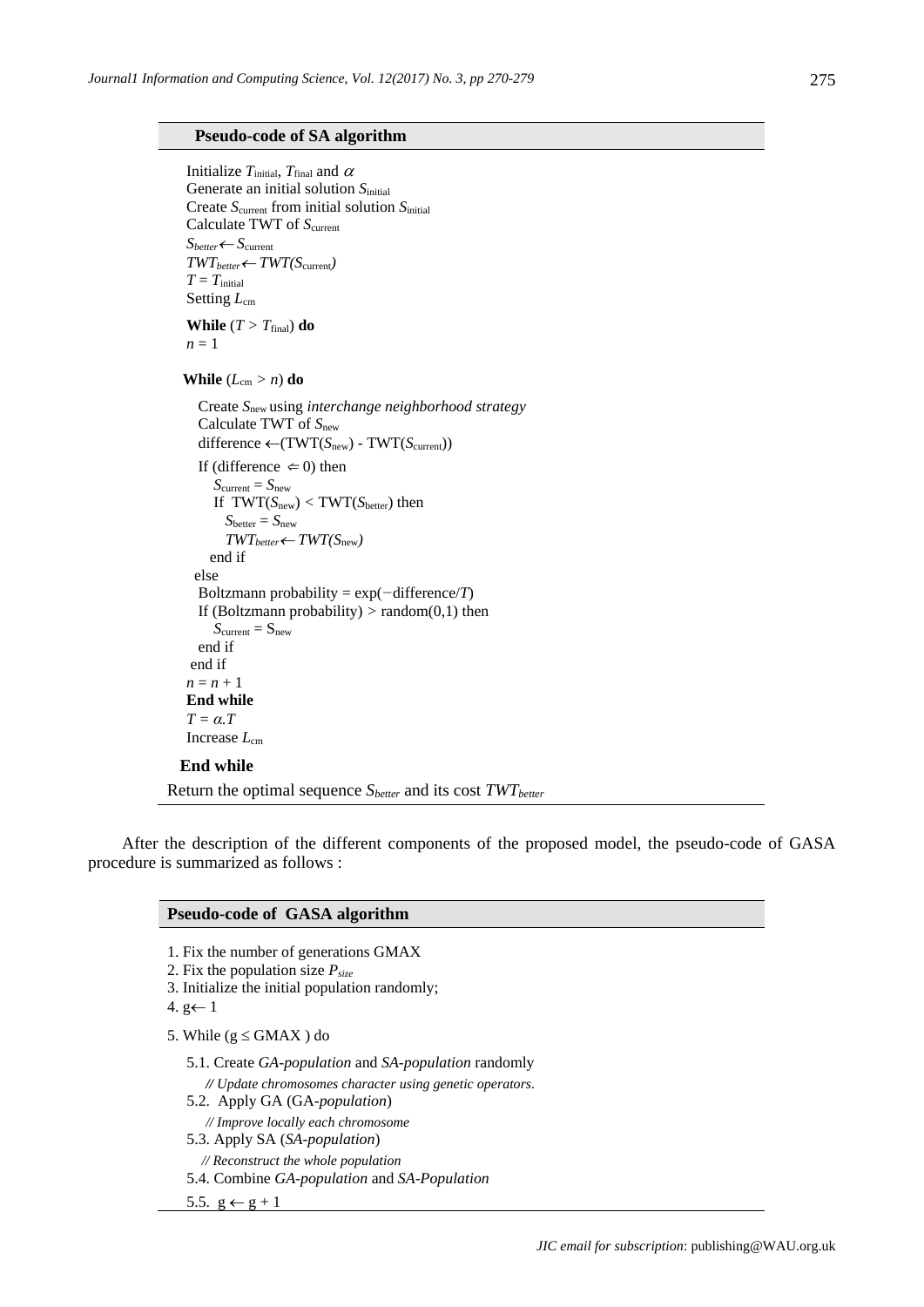6. End while

*// Optimal sequence and the best cost*. 7. Return the chromosome corresponding to the best *cost* value.

# **5. Experimental Results**

The developed hybrid approach GASA presented to solve the SMTWT problem is coded in JAVA language and run on an Intel Pentium IV 2.6GHz PC with 1GB memory. We tested the performance of our proposed algorithm using the benchmark set of randomly generated instances as follows :

1. Each job j has an integer processing time  $p_j$  in the uniform distribution (1,100), an integer weight  $w_j$  in the uniform distribution (1,10).

2. The range of due dates (RDD) and the tightness factor of due dates (TF) values are selected from the set {0.2, 0.4, 0.6, 0.8, 1.0} respectively.

3. The due date  $d_j$  of each job *i* is selected in the uniform distribution (P\*(1-TF-RDD/2), P\*(1-TF+RDD/2)), where:

4. The size of the considered problems is n=25, 50 and 100 jobs, five instances have been generated  $n = \sum_{i=1}^{n}$  $P = \sum_{i=1}^{n} P_i$ 

for each of the 25 combinations of values of RDD and TF. Thus, our used dataset is composed of 375 problems. In addition, all key parameter values of our developed GASA algorithm are reported in table 1.

TABLE 1. PARAMETER SETTINGS FOR EXPERIMENTS.

| Parameter                                         | Value  |
|---------------------------------------------------|--------|
| Population size $(P_{size})$                      | 100    |
| Number of iteration ( <i>Iter<sub>max</sub></i> ) | 1000   |
| Crossover rate $(P_{cross})$                      | 0.70   |
| Mutation rate $(P_{mut})$                         | 0.01   |
| Initial temperature $(T_{initial})$               | 100    |
| Final temperature $(T_{final})$                   | 0.0001 |

To validate the performance of the proposed method GASA, a set of comparison results with the genetic algorithm presented in [20] are summarized in table 2, 3 and 4. In this tables, columns 1 and 2 present the RDD and TF values. Columns 3 and 4 provide the average values of the total weighted tardiness for the genetic algorithm (GA) and our proposed approach GASA respectively. The last column, records the percentage relative improvement (*PRI* ) values. *PRI* is calculated by the following equation [25]:

$$
PRI(\%) = \frac{(TWT_{GA} - TWT_{GASA})}{TWT_{GA}} * 100
$$
\n(2)

where TWT<sub>GA</sub> is the total weighted tardiness obtained by GA algorithm, TWT<sub>GASA</sub> is the total weighted tardiness obtained by our developed GASA algorithm.

| <b>RDD</b> | TF  | GA[20] | Our<br><b>GASA</b> | PRI (%) |
|------------|-----|--------|--------------------|---------|
| 0.2        | 0.2 | 485    | 210                | 56.70   |
|            | 0.4 | 3292   | 2206               | 32.99   |
|            | 0.6 | 13454  | 11502              | 14.51   |
|            | 0.8 | 26167  | 21945              | 16.13   |
|            | 1.0 | 37451  | 33204              | 11.34   |
| 0.4        | 0.2 | 213    | 157                | 26.29   |
|            | 0.4 | 2339   | 2013               | 13.94   |
|            | 0.6 | 12312  | 10536              | 14.42   |
|            | 0.8 | 23579  | 21618              | 8.32    |
|            | 1.0 | 29654  | 24806              | 16.35   |
| 0.6        | 0.2 | 0      | 0                  |         |
|            | 0.4 | 909    | 714                | 21.45   |

TABLE 2. COMPARATIVE RESULTS OF 25 JOBS.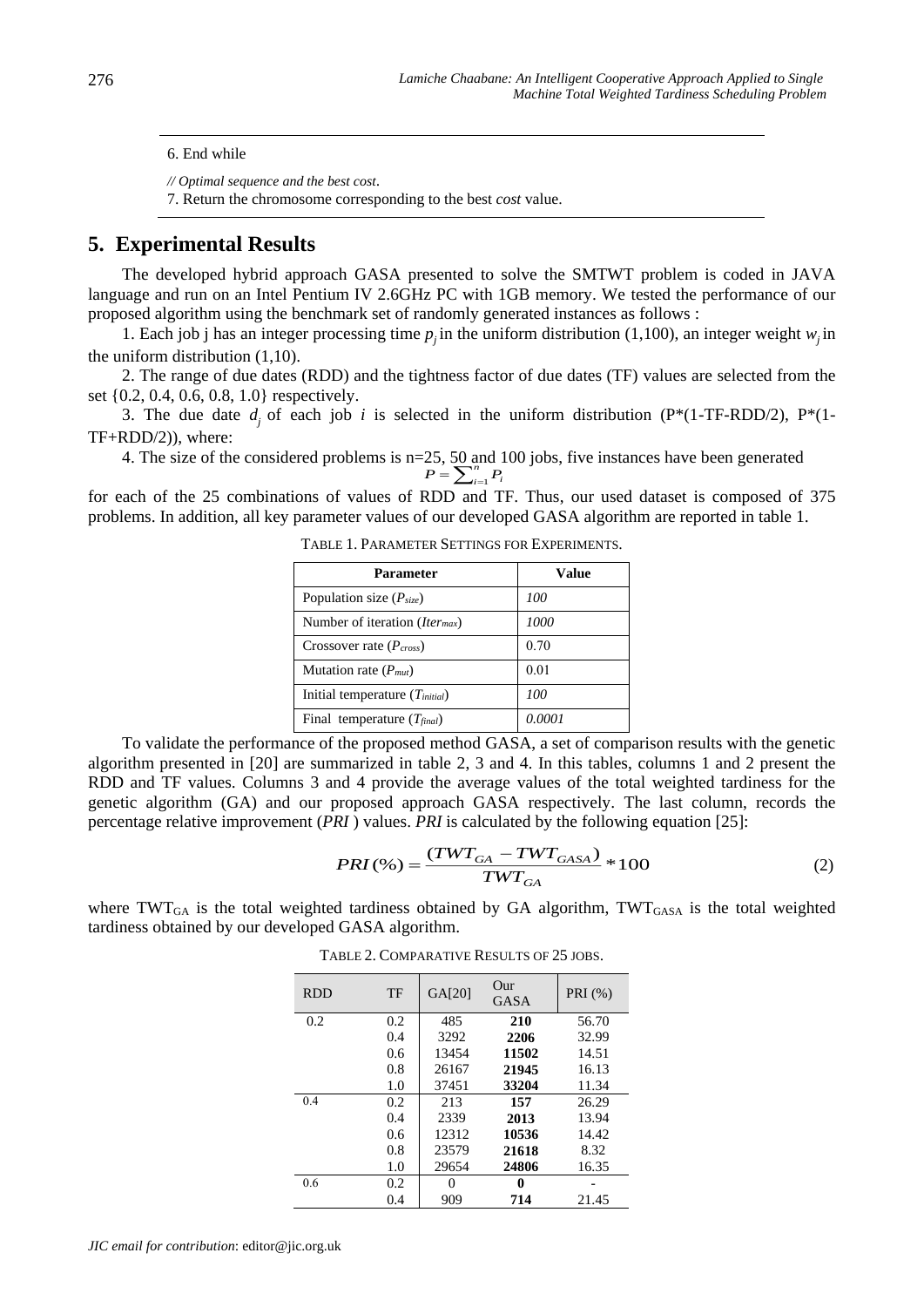|     | 0.6 | 9801  | 6312           | 35.60 |
|-----|-----|-------|----------------|-------|
|     | 0.8 | 15871 | 11468          | 27.74 |
|     | 1.0 | 28687 | 25307          | 11.78 |
| 0.8 | 0.2 | 0     | 0              |       |
|     | 0.4 | 658   | 533            | 19.00 |
|     | 0.6 | 8251  | 7159           | 13.23 |
|     | 0.8 | 13458 | 11201          | 16.77 |
|     | 1.0 | 21790 | 17805          | 18.29 |
| 1.0 | 0.2 | 0     | 0              |       |
|     | 0.4 | 0     | 0              |       |
|     | 0.6 | 3283  | 2604           | 20.68 |
|     | 0.8 | 13017 | 12116          | 6.92  |
|     | 1.0 | 18423 | 12508          | 32.11 |
|     |     |       | <b>Average</b> | 20.69 |

| <b>RDD</b> | TF  | GA[20]         | Our<br><b>GASA</b> | PRI $(%)$ |
|------------|-----|----------------|--------------------|-----------|
| 0.2        | 0.2 | 1570           | 834                | 46.88     |
|            | 0.4 | 15018          | 10903              | 27.40     |
|            | 0.6 | 35878          | 30216              | 15.78     |
|            | 0.8 | 58769          | 47915              | 18.47     |
|            | 1.0 | 172663         | 165457             | 4.17      |
| 0.4        | 0.2 | 106            | 82                 | 22.64     |
|            | 0.4 | 7620           | 3608               | 52.65     |
|            | 0.6 | 29149          | 21347              | 26.77     |
|            | 0.8 | 86420          | 72146              | 16.52     |
|            | 1.0 | 130146         | 97547              | 25.05     |
| 0.6        | 0.2 | $\theta$       | 0                  |           |
|            | 0.4 | 3467           | 1648               | 52.47     |
|            | 0.6 | 19137          | 13345              | 30.27     |
|            | 0.8 | 54251          | 48201              | 11.15     |
|            | 1.0 | 121932         | 112809             | 7.48      |
| 0.8        | 0.2 | $\theta$       | 0                  |           |
|            | 0.4 | 2426           | 1023               | 57.83     |
|            | 0.6 | 23354          | 19645              | 15.88     |
|            | 0.8 | 454230         | 316407             | 30.34     |
|            | 1.0 | 89779          | 72015              | 19.79     |
| 1.0        | 0.2 | $\overline{0}$ | $\bf{0}$           |           |
|            | 0.4 | $\theta$       | 0                  |           |
|            | 0.6 | 15272          | 10314              | 32.46     |
|            | 0.8 | 34195          | 26309              | 23.06     |
|            | 1.0 | 66424          | 54618              | 17.77     |
|            |     |                | <b>Average</b>     | 26.42     |

TABLE 3. COMPARATIVE RESULTS OF 50 JOBS.

| TABLE 4. COMPARATIVE RESULTS OF 100 JOBS. |  |
|-------------------------------------------|--|
|-------------------------------------------|--|

| <b>RDD</b> | TF  | GA[20] | Our<br>GASA | PRI (%) |
|------------|-----|--------|-------------|---------|
| 0.2        | 0.2 | 4881   | 1208        | 75.25   |
|            | 0.4 | 54041  | 33142       | 38.67   |
|            | 0.6 | 141276 | 118006      | 16.47   |
|            | 0.8 | 374016 | 201412      | 46.15   |
|            | 1.0 | 690059 | 332045      | 51.88   |
| 0.4        | 0.2 | 89     | 52          | 41.57   |
|            | 0.4 | 25125  | 16003       | 36.31   |
|            | 0.6 | 130173 | 11754       | 90.97   |
|            | 0.8 | 315322 | 201623      | 36.06   |
|            | 1.0 | 525424 | 301711      | 42.58   |
| 0.6        | 0.2 | 0      | 0           |         |
|            | 0.4 | 11343  | 7501        | 33.87   |
|            | 0.6 | 113384 | 100245      | 11.59   |
|            | 0.8 | 270245 | 168204      | 37.76   |
|            | 1.0 | 407011 | 203425      | 50.02   |
| 0.8        | 0.2 | 0      | 0           |         |
|            | 0.4 | 4339   | 1416        | 67.37   |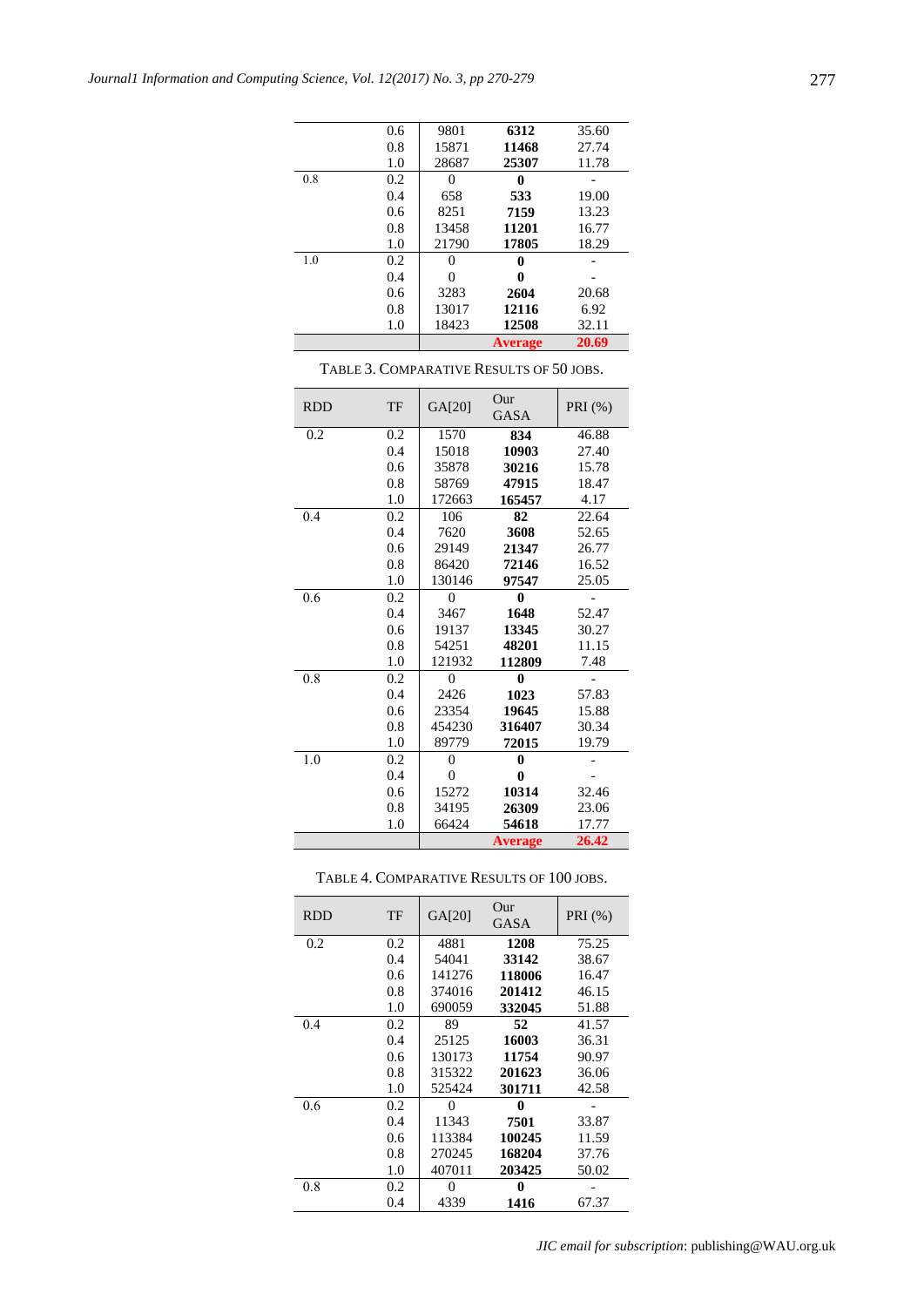|     | 0.6 | 78918  | 62375          | 20.96 |
|-----|-----|--------|----------------|-------|
|     | 0.8 | 228601 | 119205         | 47.85 |
|     | 1.0 | 347094 | 101248         | 70.83 |
| 1.0 | 0.2 | 0      |                |       |
|     | 0.4 |        |                |       |
|     | 0.6 | 25381  | 13546          | 46.63 |
|     | 0.8 | 100770 | 85326          | 15.33 |
|     | 1.0 | 266852 | 124709         | 53.27 |
|     |     |        | <b>Average</b> | 44.35 |

According to the results figured in table 2, 3 and 4 above, it is evident that our GASA approach consistently outperforms the results obtained by the genetic algorithm presented in Ref. [20]. In addition, We can show clearly that the average of the percentage relative improvement increase when the problem size increase. This remark is due to the excellent way to discover locally and globally of the space search by our hybrid approach. The *PRI* values is very significant when the number of jobs attain 100 which demonstrate the superior capabilities of our approach to solve a large size problems.

# **6. Conclusion**

In this research work, a hybrid approach based on metaheuristics is proposed to tackle the single machine total weighted tardiness problem. The developed method combines the advantages of GA algorithm ; particularly its potent to diversify the search over the solution space and those of simulated annealing ; as a local improvement approach to intensify the search process in local regions and to allow the hybrid algorithm to escape from local optima. Obtained results using different size problems show the superior capability of our hybrid model compared to others state of the art works.

As a perspective of this work, the improvement of the initial population by another better heuristics is desired. In addition, we can integrate other mechanisms to neighborhood generation step or to use another genetic operators in GA core to improve the quality of the solution. A comparison of the proposed method with some other state-of-the-art techniques such as PSO, SA, tabu search and ant colony is possible to verify its effectiveness.

# **7. Acknowledgements**

The authors like to express their sincere appreciation to the reviewers for their careful and thorough critical appraisement of an earlier draft of the paper.

# **8. References**

- E.L. Lawler, A *Pseudopolynomial Algorithm for Sequencing Jobs to Minimize Total Tardiness*, Annals of Discrete Mathematics 1(1977), 331-342.
- J.K. Lenstra, K. Rinnooy, P. Brucker, *Complexity of Machine Scheduling Problems*, Annals of Discrete Mathematics 1(1977), 343-362.
- K. Wanatchapong, *Solving Single Machine Total Weighted Tardiness Problem Using Gaussian Process Regression*, Int. Journal of Mathematical, Computational, Physical and Quantum Engineering 8 (2014), pp. 938- 944.
- T.S. Abdul-Razaq, C.N. Potts, L.N. Van Wassenhove, *A Survey of Algorithms for the Single Machine Total Weighted Tardiness Scheduling Problem*, Discrete Applied Mathematics 26 (1990), pp. 235-253.
- T. C. E. Cheng, C. T. Ng, J. J. Yuan, and Z. H. Liu, *Single machine scheduling to minimize total weighted tardiness*, *Eur. J. Oper. Res*earch 165 (2005), pp. 423-443.
- W. Boejko, J. Grabowski, and M. Wodecki, *Block approach—tabu search algorithm for single machine total weighted tardiness problem*, Comput. Ind. Eng. 50 (2006), pp. 1-14.
- U. Bilge, M. Kurtulan, and F. Kýraç, *A tabu search algorithm for the single machine total weighted tardiness problem*, Eur. J. Oper. Research 176 (2007), pp. 1423-1435.
- A. C. Nearchou, *Solving the single machine total weighted tardiness scheduling problem using a hybrid simulated annealing algorithm*, Proc. of the 2nd IEEE Int. Conf. Industrial Informatics, pp. 513-516, 2004.